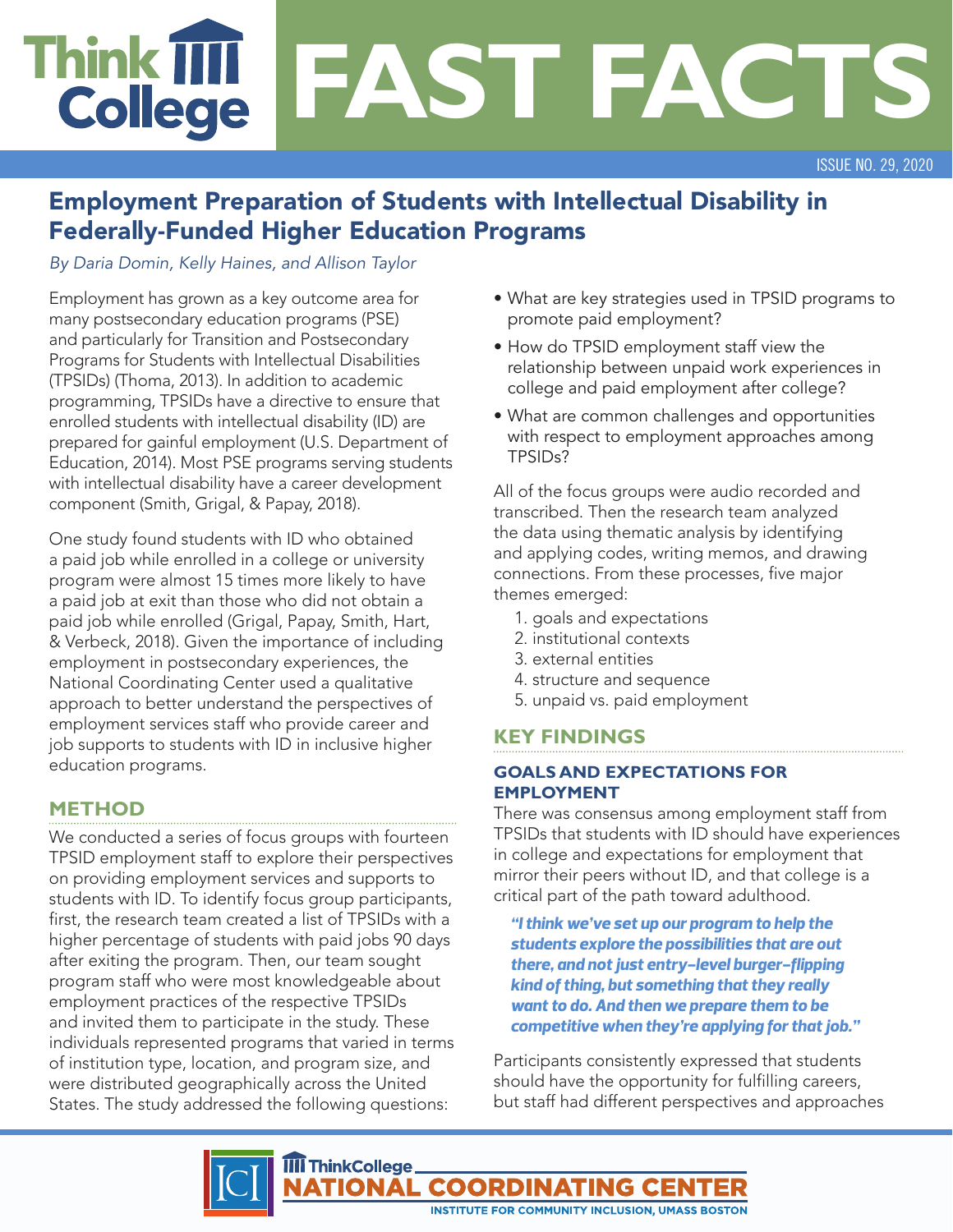about how to prepare students for those careers during college. Whereas there was general agreement about long-term goals for students, program staff differed in their expectations for employment during college. Some expected students to engage in paid or unpaid work while enrolled at the college, considering this a critical step towards developing careers. Others focused more on career preparation. In addition to expectations for employment, the programs also played a role in raising expectations for students with ID held parents, college staff, and potential employers.

#### **INSTITUTIONAL CONTEXTS**

Participants reported the employment and career development opportunities for students with ID were impacted by the TPSID program's relationship with its host institution. Opportunities were also impacted by the program's access to campus career centers, departmental employment opportunities like internships, or connections to service learning opportunities through coursework. Some TPSIDs were successful in creating partnerships with career centers and able to facilitate students' use of career services, such as career fairs, workshops, mock interviews, and internship and job databases by ensuring these opportunities were accessible to students with ID. There was an emphasis in the focus groups on facilitating access to existing resources on campus offered to all students rather than "building a whole separate silo" for TPSID students.

*"We partner with our university's Career and Talent Development office, and they provide a variety of career workshops and events across the university that's open to all university students … So that's been very helpful, having both the partnership with Career and Talent Development…"*

#### **EXTERNAL ENTITIES**

TPSID employment staff and students worked with external entities, including employers and employment service providers, to obtain paid employment for students. Relationships with external entities varied by TPSID. Some TPSIDs helped students engage with state agencies (e.g., Vocational Rehabilitation or state Intellectual/Developmental Disabilities agencies) or other employment service providers in the community, others provided referrals to these entities. At some TPSIDs there was an intentional or structured partnership between the TPSID program and an outside agency.

Working directly with employers was discussed among focus group participants, but there was little consensus across staff about how to best approach building business relationships, and participants offered few strategies for engaging businesses. Overall, participants suggested students had access to a wide range of employers both on-campus and in the community.

*"I would also say it's one of the biggest challenges … It takes a lot of time with building those relationships and then explaining what our office does, giving a little bit more background on our students and explaining how we want to support the student and the employer through this experience. We want it to be beneficial for everyone."*

#### **STRUCTURE AND SEQUENCE OF EMPLOYMENT-RELATED EXPERIENCES**

When describing the structure and sequence of employment-related experiences, it appeared no two programs were alike. The TPSID staff described a range of career development and employment activities, including both paid and unpaid workrelated experiences. At some TPSIDs, there were sequences of work experiences (moving from unpaid to paid), while at other TPSIDs employment staff pursued what was available on campus and places in which they had connections.

*"We will escalate from starting with an oncampus internship to an off-campus internship, hopefully moving in a path towards a career.[…] So, we try to have multiple internship experiences over the period of four years starting in year two, and hopefully there's a continuum there, starting on-campus to off-campus, working towards where the employment ends up being in the end."*

#### **UNPAID VS. PAID EMPLOYMENT**

Our findings reflect the focus and expertise of the employment staff at TPSIDs was more on unpaid work experiences rather than paid employment experiences. TPSID employment staff indicated paid employment was a long-term goal, but it was not prioritized while students were enrolled. Staff indicated many students did not have much work or volunteer experience prior to entering the TPSID program, and beginning with unpaid employment experiences were a reasonable option. Some staff indicated the TPSID program avoided unpaid work, while others saw value in unpaid work experiences, observing that these experiences helped students refine their interests and future career goals.